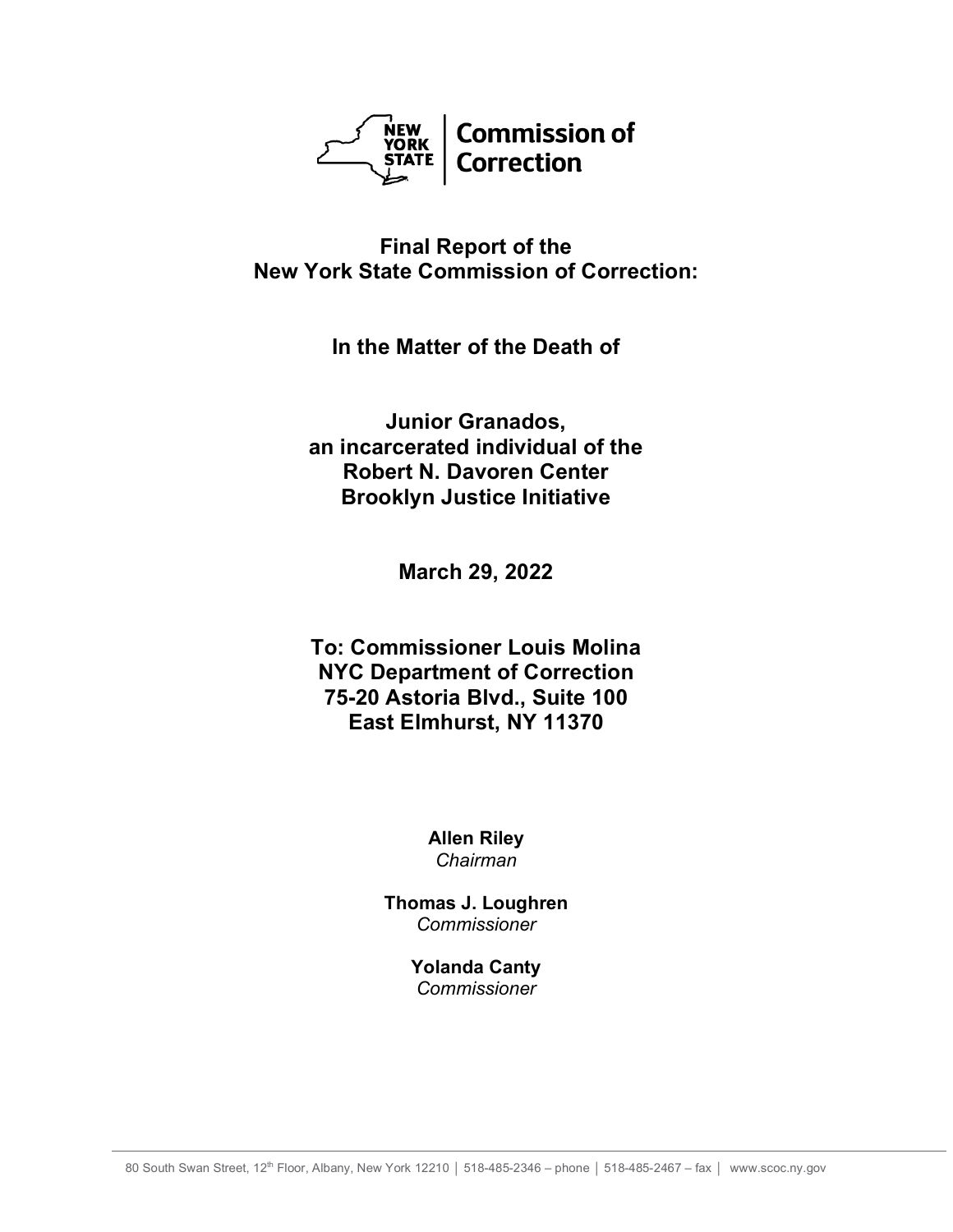## GREETINGS:

WHEREAS, the Medical Review Board has reported to the NYS Commission of Correction pursuant to Correction Law, section 47 (1)(d), regarding the death of Junior Granados who died on May 28, 2020, as result of circumstances which occurred while an incarcerated individual in the custody of the New York City Department of Correction, the Commission has determined that the following final report be issued.

## FINDINGS:

- 1. Junior Granados was a 22-year-old Hispanic male who died on 5/28/20 from an acute mixed drug and alcohol intoxication while in the custody of the New York City Department of Corrections (NYC DOC) while in the Brooklyn Justice Initiatives Program following an early release from the Robert N. Davoren Center (RNDC). The Medical Review Board finds that this case should be closed as an accidental death.
- 2. Granados was arrested on 11/21/19 by the New York City Police Department and charged with Robbery in the  $3<sup>rd</sup>$  Degree. Granados was in possession of a stolen credit card which he attempted to use.
- 3. Granados was remanded to the custody of NYC DOC at 1:26 a.m. on 11/22/19. According to the NYC DOC Arraignment and Classification Risk Screening Form, Granados appeared to have no medical problems and appeared "OK" to the intake officer. Granados stated that he was homeless and his next of kin was a sister. Granados reported being single and having an  $11<sup>th</sup>$  grade education. Granados denied any drug or alcohol use. Granados also denied having any gang affiliation and scored zero on the Suicide Prevention Screening Guidelines.





8:33 p.m., Granados was moved to housing area 3 Upper South.

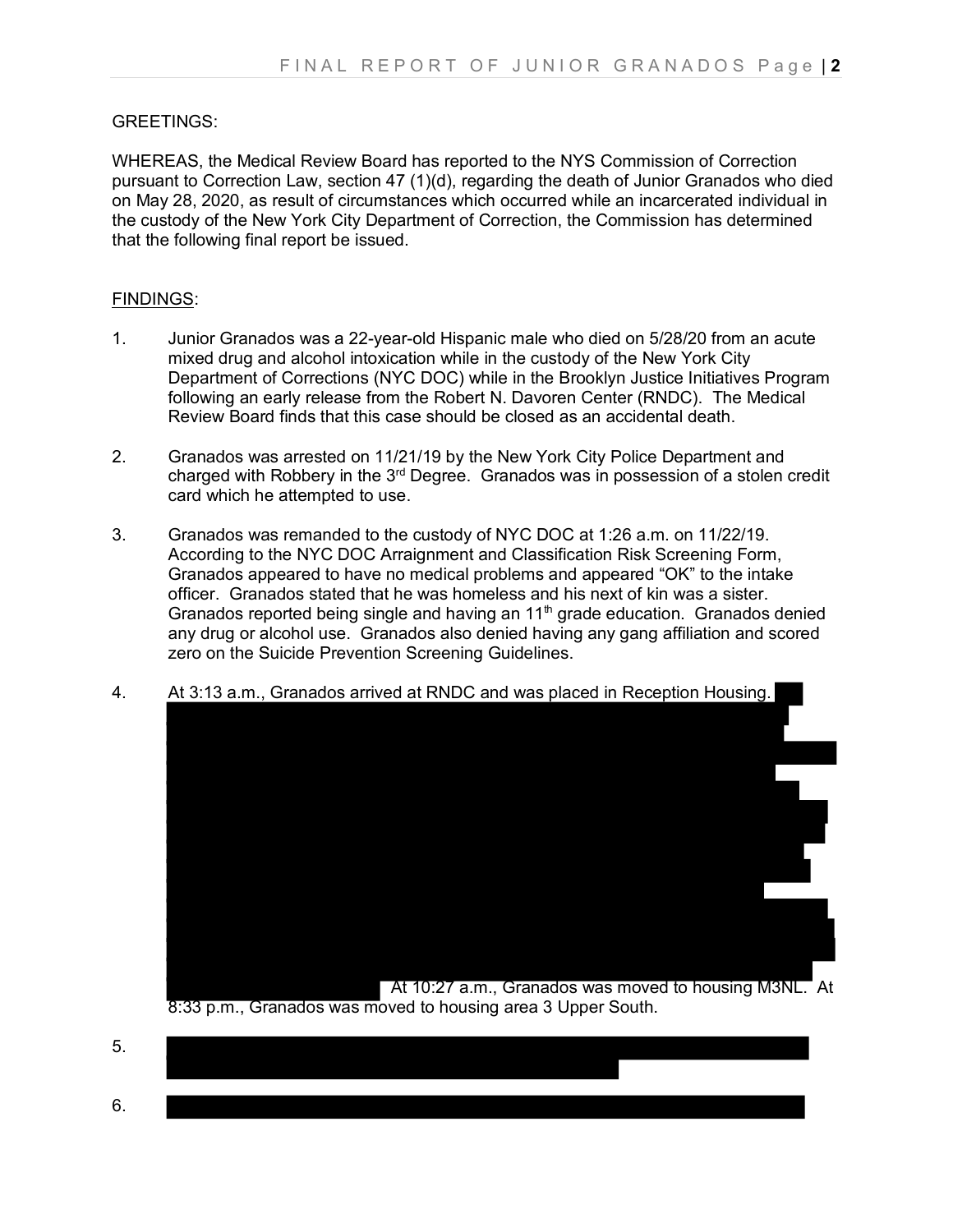

8. On 11/27/19, Granados attended court. He returned at 4:30 p.m. and was placed in the same housing unit. At 8:52 p.m., Granados was moved to 2 South housing.



- 
- 12. On 12/11/19,

 Granados attended court on this day. He was sentenced to 364 days. Upon his return to RNDC, Granados was placed in housing on 2 South at 6:53 p.m.

- 13. On 12/12/19, a "Transfer Chart Review was conducted on Granados' record. At 10:43 a.m., Granados was transferred to the Eric M. Taylor Center (EMTC) in housing unit 7 Lower.
- . 14. .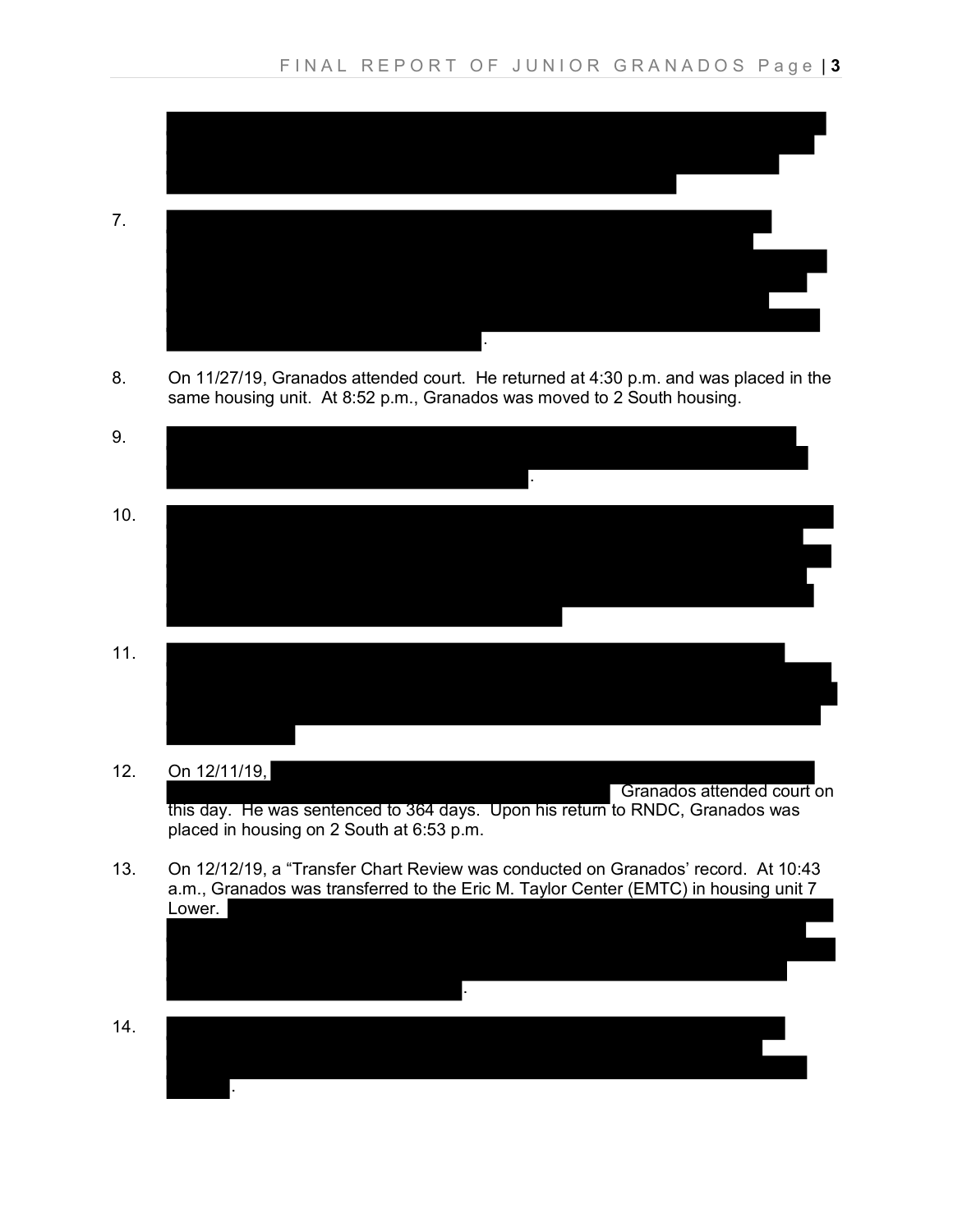

- 24. On 3/25/20, Granados completed a Community Placement Work Release Program Application. The form indicated that Granados' sentence would end on 7/20/20, and if he violated the rules of the program, he would be returned to the physical custody of the NYC DOC. Granados was released to the Brooklyn Justice Initiatives Program.
- 25. On 5/26/20, Granados had contact with the Brooklyn Justice Initiatives program.
- 26. On 5/28/20, Granados was found unresponsive in a park with a baggie of white powder and an alcohol container. There were no signs of injury.

## ACTIONS REQUIRED**:**

Ι

This case be closed as an accidental death.